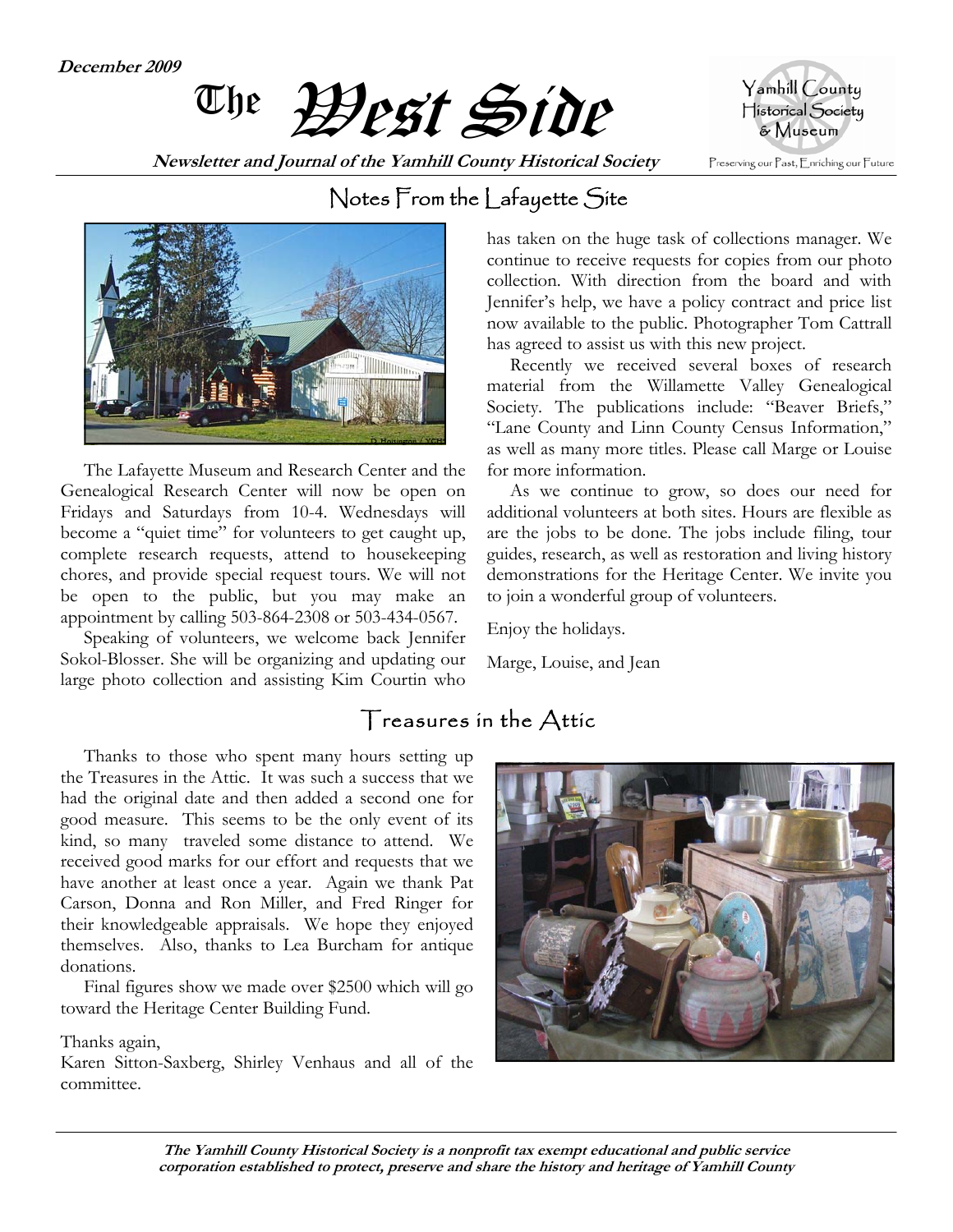#### **BOARD OF DIRECTORS**

**Officers President Bill Roll ''09**  503-868-7311

**Vice President Shirley McDaniel ''10**  503-662-3528

> **Secretary Kim Courtin**

**Treasurer Ken Williams** 503-835-3110

**Directors Marjorie Owens '09**  *503-843-3081* 

**Eileen Lewis '10** 503-835-7531 **Bob Vertregt** 503-472-7265 **Carolyn Meeker** 503-835-8481 **Karen Sitton-Saxburg** 503-435-1256

> **Past President Shirley Venhaus** 503-434-0567

**Corresponding Secretary Nancy Thornton** 503-852-4342

**Membership Secretary Gloria Lutz**  503-472-7563

**Newsletter Editor Tami Compton-Spears**  *tami@spearsintl.com*

**Research Librarian Marjorie Owens**  503-843-3081

**Education Coordinator Gloria Lutz**  503-472-7563

**Volunteer Coordinator Louise Heindl**  503-662-4218

**Historic Lafayette Site**  605 Market Street/PO Box 484 Lafayette OR 97127

**Lafayette Museum Hours:** Friday & Saturday 10 am to 4 pm Or by appointment Phone: 503-864-2308

**Welcome New Members Individual** William Halsne James Roghair Gary Manning

**Heritage Center Hours:** Saturday 10 am to 3 pm

info@yamhillcountyhistory.org **Heritage Center**  11275 SW Durham Lane McMinnville, OR 97128

**2008 YCHS Tax ID # 23-7090047** 

**www.yamhillcountyhistory.org** 

# FROM THE PRESIDENT

 Happy Thanksgiving. Hope that you had an enjoyable time with family and friends giving thanks for another year's harvest.

 The visitor count at the museums is down, as usual for this time of year; however, the volunteers are hard at work. We are thankful for the volunteers. They are the backbone of the society.

 Speaking of volunteers, CAN YOU HELP? We are in need of volunteers. We have a core of dedicated hard working volunteers, but we need more as our facilities grow. We need more people to help. The pay isn't great, but the reward is priceless. If you can help, contact one of the volunteers at the museum.

 Did you vote? The ballots were mailed out and hopefully you have received yours and have mailed back the completed ballot. The results will be announced at the next general meeting, December 13, 2009. Hope to see you there.

Bill Roll, President

### Be the First to Know

Remember, you can help YCHS save money by getting your newsletter online. It comes in color—if we have color photos—and you get it sooner than through the mail. Notify Gloria at glutz@onlinemac.com if you would like to join the growing list of those receiving the newsletter online.

#### Invention Survey

 Just a reminder that we are still compiling the answers to the survey **"What do you consider the most important invention of your lifetime?"** We have made it easy for you by putting it on our website (www.yamhillcountyhistory.org). Click on "Take Our Survey" on the front page.

We will publish the answers in our January newsletter.

#### Community Matters

First Federal Savings and Loan is once again rewarding volunteers by donating \$2 for each hour volunteered. This begins December 1st. Turn in your hours to the museum by December 26th. Questions? Check www.firstfedweb.com. Click on "Community Matters" and then "First Federal Community Rewards".

#### Thank You New and Renewed Members!

**Senior/Student/Edu** Nowell Didear

> **Renewals Family** Cliff & Pam Watts

**Senior Family** Virgil & Sally Moon Bryce & Barbara Mitchell

**Individuals** Shannon Vernause Kathy George

#### **Planning a Vacation?**

Please notify Gloria Lutz (phone: 503-472-7563; email: glutz@onlinemac.com or write to YCHS, PO Box 484, Lafayette, OR 97127). She can forward newsletters to your temporary address or hold them until you return home. Otherwise, your newsletter comes back to YCHS and we have to pay additional postage!!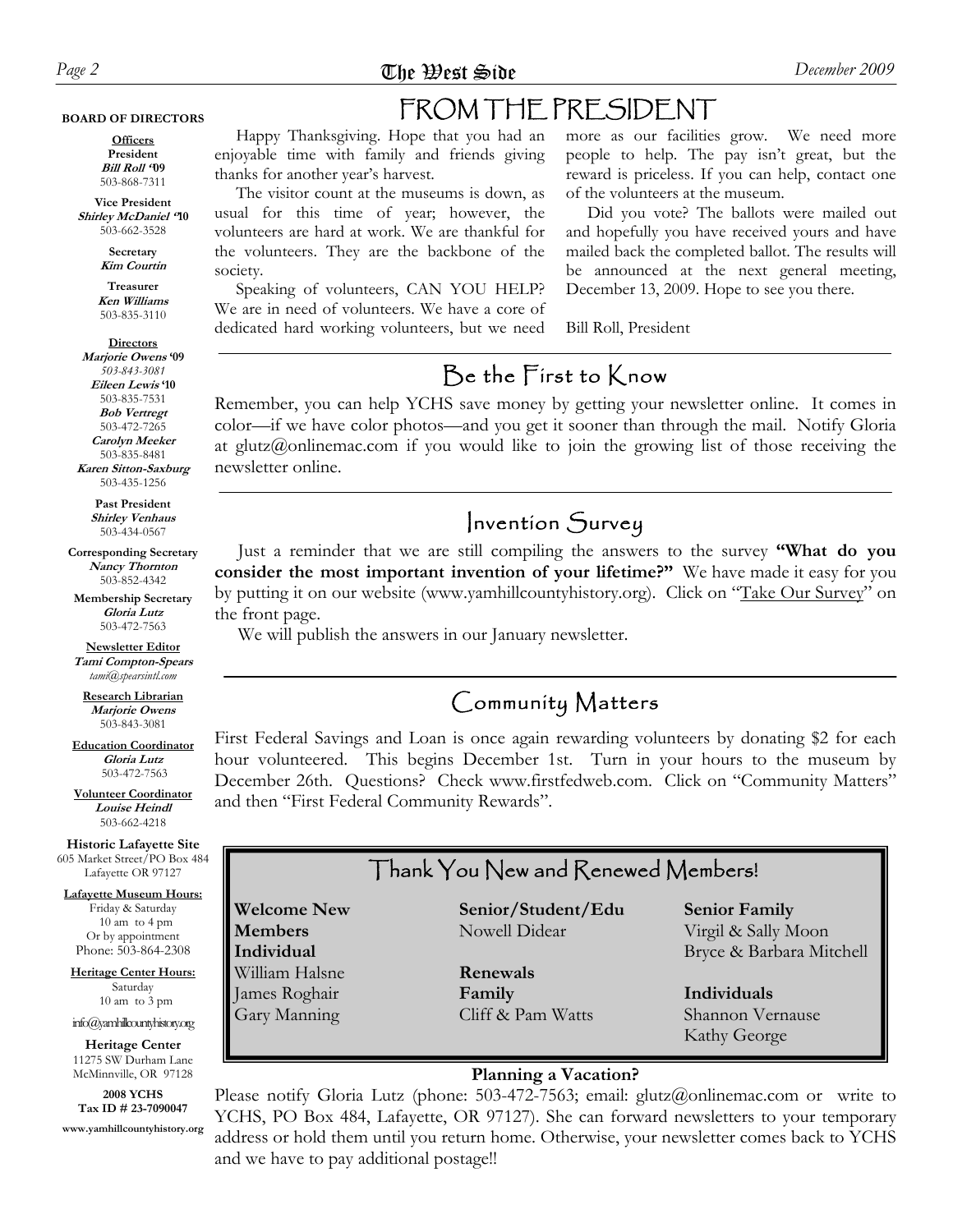## What do you remember about getting your hair done? Our Crowning Glory

 Not only just the color but the are an obvious inherited trait.

colored hair was pure white by her 40<sup>th</sup> birthday.

said that he'd only attempt to work on positioned and rolled. her tresses if she promised that she wouldn't tell who did it.

 With age, not only does hair color tied on the ends of the braids for fade but it thins and loses texture.

 My early pictures show me with short hair and bangs. Mom would put were in high school. curlers in my hair so that I would have curls for Sunday and special occasions.

curling iron. At times her front locks were a scorched color.

 Mom's friend Alberta was attending brand was Toni. Beautician's School. She gave me my first permanent. I was 5 years old. The waves at the beauty parlor. curling machine was a stand with dangling wires and clamps that went faded tresses. over rods. These rods were rolled overdone. over sections of hair that had been pulled through protective strips of rat to make a "French Bun" and sheepskin that still had wool for extra considered it very sophisticated. insulation. The rods were electrically heated. The attendant timed the economize on hair care. Our neighbor process and tried to comfort the hot often gave me my perm. spots.

texture and the manageability of hair would sit us on a stool in the My Grandma Ida's once chestnut sisters took turns for the daily ritual. My Great Aunt Ella's hairdresser while the metal curlers were carefully Until we were almost 12, Mom bathroom and fix our hair. We three School days didn't take long, but hair washing days had us patiently waiting

> When our hair was long enough, it was braided. Colored ribbons were special occasions.

during the late 1940's.

 Grandmothers often tinted their faded tresses. Frequently it was difficult.

In college I fixed my hair around a my mother-in-law's thick hair.

As a young bride, I tried to smooth head is efficient and effective.

One time I had a free coupon to



 Grandma would sometimes use a opening the bobby pins on front teeth. hair so that it will last. She wouldn't Pony tails became popular when we get my hair done at the Beauty School. Short hair was pin curled. We were law. Instructing my attendant as if I warned not to chip our front teeth by weren't there, he said: "Fix this lady's Home permanents were introduced be here if she didn't have a special Older women got lovely finger taking time to put on a head covering." The instructor knew my mother-in-A popular occasion. Put extra spray on for she'll be running out in the rain without I smiled at how well he knew me.

With each decade, my hair is more

I'm thankful that our daughter got

 The men in my family have it much easier. A warm wash cloth over a

Nancy Thornton



www.yamhillcountyhistory.org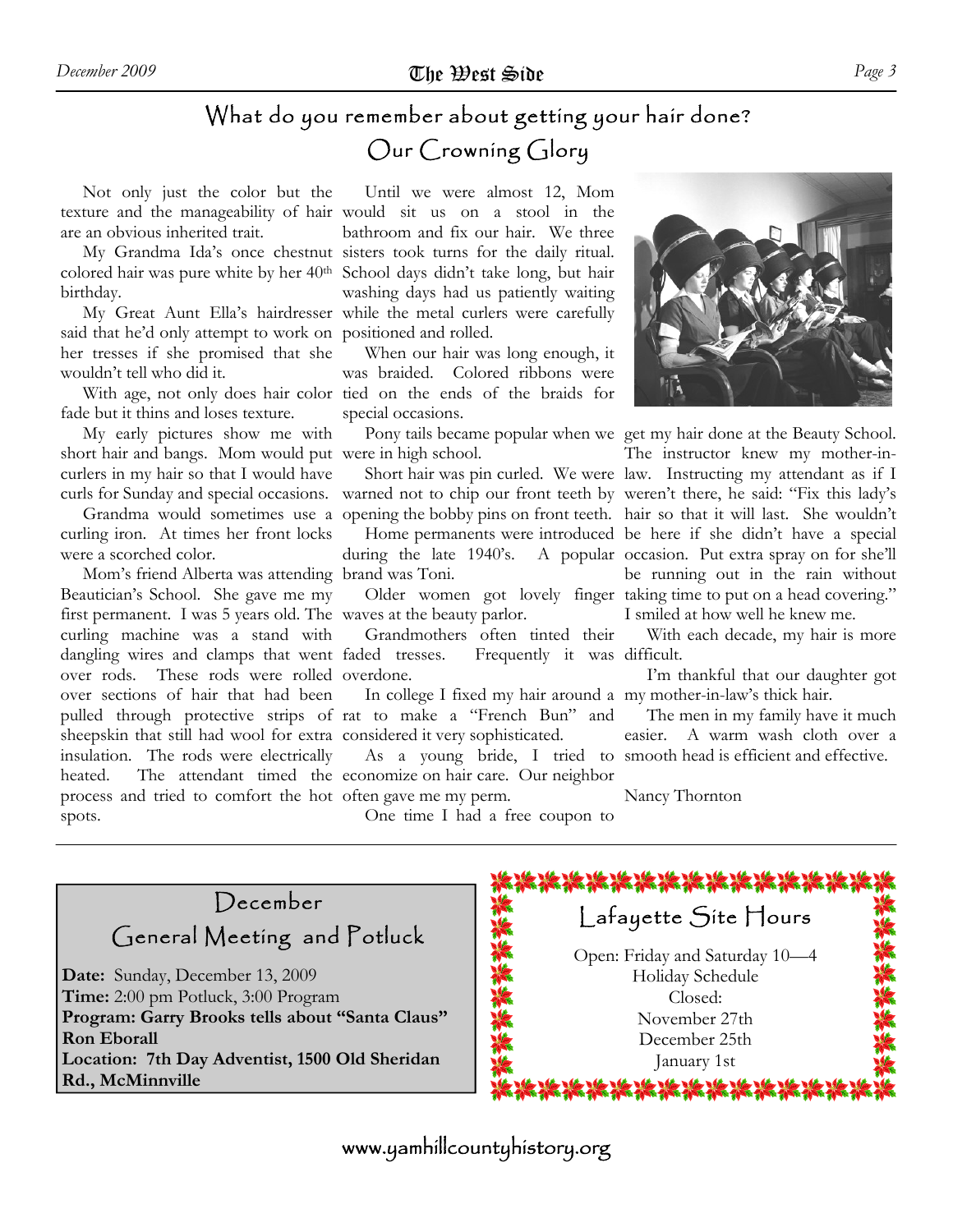





| Sun                                                  | Mon                                                  | Tue          | Wed          | Thu                        | Fri                                        | Sat                            |
|------------------------------------------------------|------------------------------------------------------|--------------|--------------|----------------------------|--------------------------------------------|--------------------------------|
|                                                      |                                                      | $\mathbf{1}$ | $\mathbf{2}$ | $\overline{3}$             | $\overline{4}$<br>Lafayette<br>Museum open | 5<br>Lafayette<br>Museum open  |
| 6                                                    | $\overline{7}$<br>Pearl Harbor<br>Remembrance<br>Day | 8            | 9            | 10<br><b>Board Meeting</b> | 11<br>Lafayette<br>Museum open<br>hàn      | 12<br>Lafayette<br>Museum open |
| 13<br><b>YCHS</b><br>2:00 P.M.<br>General<br>Meeting | 14                                                   | 15           | 16           | 17                         | 18<br>Lafayette<br>Museum open             | 19<br>Lafayette<br>Museum open |
| 20                                                   | 21                                                   | 22           | 23           | 24                         | $25\,$<br>Merry.                           | 26<br>Lafayette<br>Museum open |
| 27                                                   | 28                                                   | 29           | 30           | 31                         | Lafayette<br>Museum<br>Closed              |                                |

# YCHS Upcoming Events

- January 10, 2010— General Meeting, Program: "Special School Memories in Your Life." This is an opportunity to take five minutes and share an experience you had while attending school. This will be followed by an update on YCHS's educational program. Location: Public Works Building, 2050 Lafayette Ave., McMinnville
- February 14, 2010— General Meeting, Program: "Celebrating Ewing Young" by Nancy Thornton. Location: 7th Day Adventist, 1500 Old Sheridan Rd., McMinnville

#### | ocations:

12/10: Board Meeting —Lafayette

12/13: General Meeting — 7th Day Adventist, 1500 Old Sheridan Rd., McMinnville Program: Garry Brooks tells about "Santa Claus" Ron Eborall.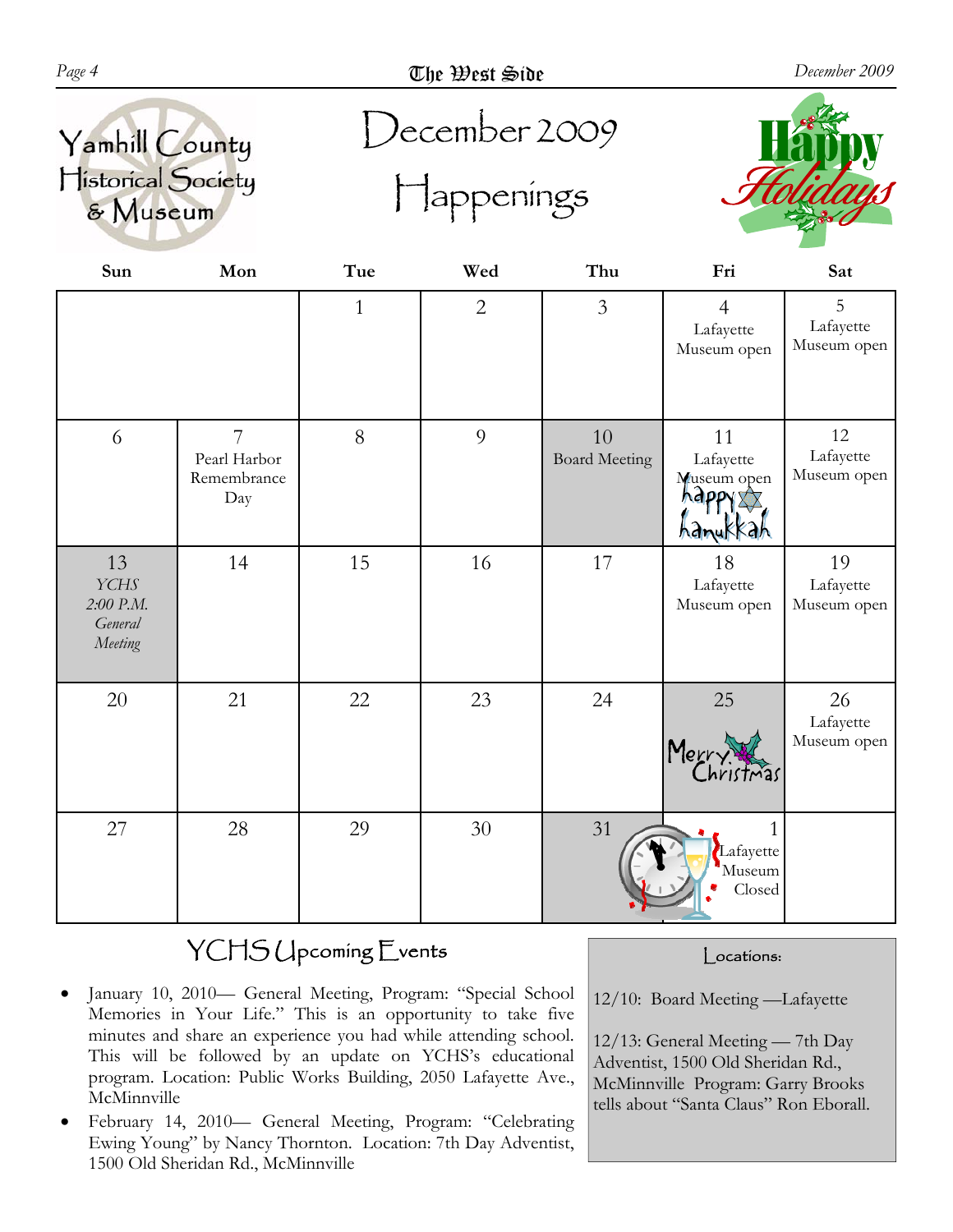

BARNS 2010 Calendar A fundraiser for the Yamhill County Historical Society

Founded in 1957, the Yamhill County Historical Society is a not-for-profit educational and public service organization engaged to protect, preserve and share the history and heritage of Yamhill County.

> **GREAT CHRISTMAS GIFTS LIMITED SUPPLY \$20.00**

Listed below are the roads the barns are located on. Have fun finding these endangered 'species' and enjoy them from the roadside. Two of the barns are no longer with us, one burning down this past summer and one dismantled.

| JAN         | RICE LANE BURNED           |
|-------------|----------------------------|
| <b>FEB</b>  | <b>S. WEBFOOT RD.</b>      |
| <b>MAR</b>  | <b>BROADMEAD RD.</b>       |
| <b>APR</b>  | DELASHMUT LANE             |
| <b>MAY</b>  | NURSURY RD.                |
| <b>JUNE</b> | <b>HOPEWELL RD. GONE</b>   |
| <b>JULY</b> | OLD BETHEL RD.             |
| AIIG        | OLD BETHEL RD.             |
| SEPT        | OLD BETHEL RD.             |
| OCT         | BRIEDWELL RD.              |
| <b>NOV</b>  | <b>TEXT LAFAYETTE HWY.</b> |
| DEC         | <b>VALLEY E AMITY</b>      |

### CONTACT: LAFAYETTE MUSEUM (503) 864-2308 Shirley: (503) 434-0567 shirley@onlinemac.com



Local photographer, Marilyn Affolter, has a special affinity toward these beautiful old structures, capturing images of them before they are gone and forgotten. To see more of her work, visit her website at www.marilynaffolter.com